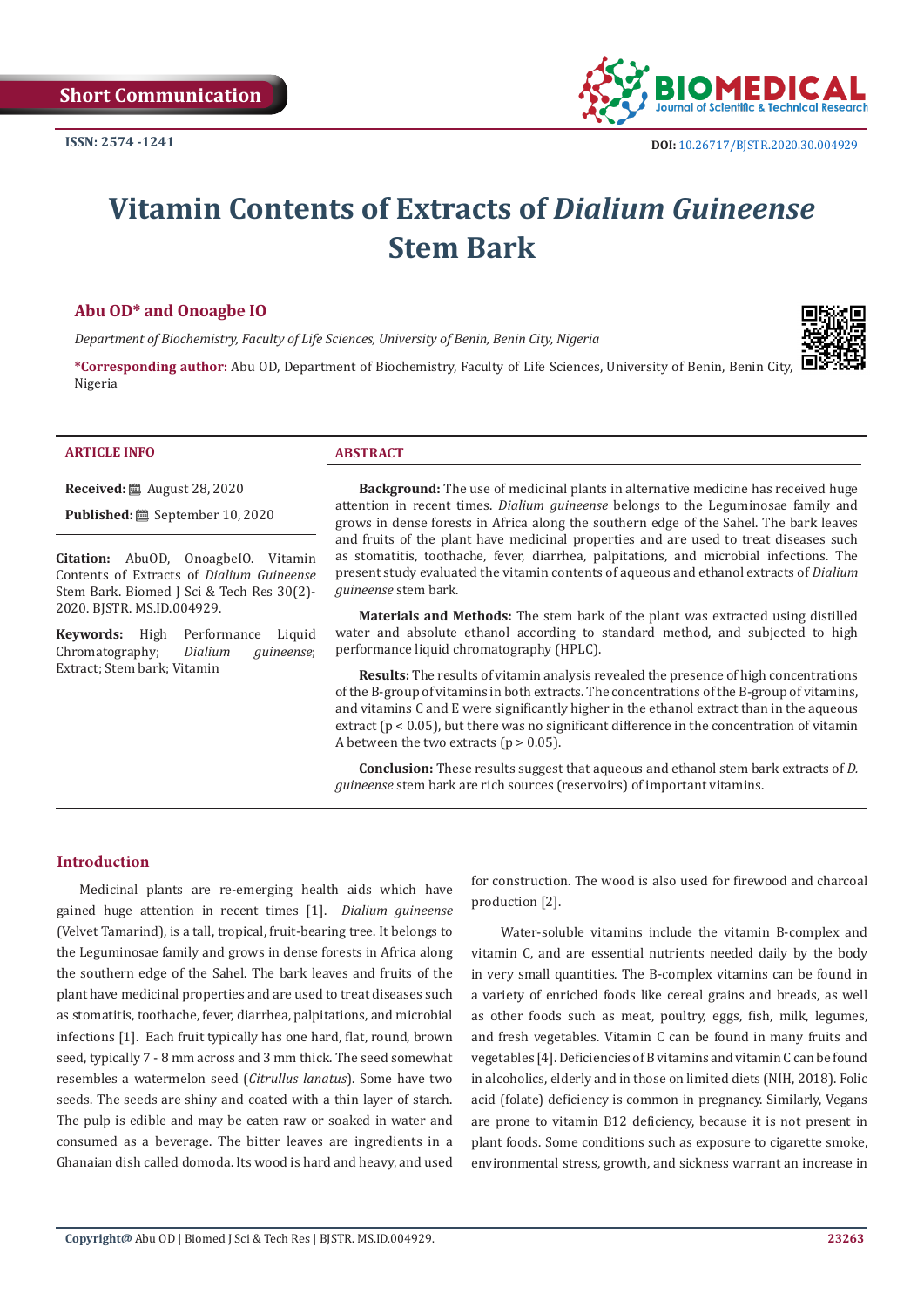vitamin C intake. Over-consumption of the water-soluble vitamins is generally not a problem, especially if the nutrients are obtained through food. Large amounts of vitamin B-complex and vitamin C supplements and multivitamins are not recommended [3-5].

The B-group of vitamins are essential for the function of several enzymes, biosynthesis of neurotransmitters and normal carbohydrate, lipid, and protein metabolism [6,7]. Animal studies suggest that nicotinamide protects pancreatic β-cells from autoimmune destruction by maintaining intracellular levels of NAD+ while inhibiting the activity of poly (ADP-ribose) polymerase (PARP), an enzyme involved in DNA repair [8]. Pharmaceutical doses of thiamine (B1) and niacin (B3) may be useful in preventing renal and cardiovascular complications in individuals with T2DM. Thiamine deficiency may augment hyperglycemia-induced tissue damage. Its supplementation promotes endothelial function and slows the progression of vascular disease and oxidative stress [9]. A small randomized controlled trial revealed that administration of 150 mg/kg bwt of thiamine daily for 1 month, significantly reduced glucose and leptin concentrations in individuals with T2DM [10]. It has been suggested that thiamine supplementation may prevent and reverse early stage nephropathy [11]. According to the British National Formulary [12], nicotinic acid can be used in doses 1.5 – 3 g/kg bwt daily to lower cholesterol and triacylglycerols by inhibiting their synthesis, while raising HDL-C.

It is often used in combination with a statin. A balanced and varied diet containing fruit and vegetables can contribute towards reducing the progression of diabetic complications by providing an adequate intake of antioxidant vitamins [13]. Vitamin C is structurally similar to glucose and may therefore, compete with glucose for transportation into cells. In the presence of hyperglycemia, the uptake of vitamin C into cells appears impaired. It functions as an antioxidant and inhibits the intracellular accumulation of sorbitol. Vitamin C reduces the glycosylation of proteins. Vitamin D enhances insulin secretion and promotes β-cell survival by modulating the generation and effects of cytokines. The anti-apoptotic action of vitamin D is mediated via the downregulation of fas-related pathways (fas/fas-L) [14]. Vitamin D enhances insulin sensitivity by stimulating the expression of insulin receptors and/ or by activating peroxisome proliferator-activated receptor-δ (PPAR- δ) [15]. The PPAR-δ is implicated in the regulation of fatty acid metabolism in skeletal muscles and adipose tissue. The indirect effect of vitamin D is exerted by regulating calcium flux through the cell membrane and intracellular calcium by ryanodine receptor (RR). Oxidative stress and free radicals-induced damage to blood vessels and organs are significantly reduced by antioxidant potential of vitamins A, C, and E, and low levels of vitamin E are associated with increased incidence of type-2 diabetes mellitus T2DM [16].

# **Materials and Methods**

The plant leaves were obtained from a forest area in Benin and identified at the Department of Plant Biology and Biotechnology with voucher number UBHD330, after which the bark was obtained. Preparation and extraction were carried out using the method of Abu, et al. [17]. The aqueous and ethanol extracts were concentrated using rotary evaporator and made into powder by lyophilisation.

#### **Vitamin Analysis**

Vitamins analyses were carried out on the aqueous and ethanol extracts using High Performance Liquid Chromatography (HPLC) [18].

#### **Instrumentation/Equipment**

The HPLC was performed using Shimadzu system which consisted of a column oven (model CTO-10ASVP), UV-visible diodearray detector (model SPD-M10 AVP), degasser (model DGU 14A), and liquid chromatography pump (model LC-10AT-VP). Shimadzu software was used to calculate peak areas. The digested extract  $(20 \mu L)$  was injected into the HPLC machine with a syringe. The HPLC column used was reversed-phase Discovery C18 (150 mm x 4.6 mm, 5  $\mu$ m; #504955). Reagents such as methanol and  $\mathrm{K_2 HPO_4}$ used were of analytical grade. Water used was double distilled and deionized. Stock and standard solutions of water-soluble vitamins were prepared in mobile phase. Five different concentrations of each standard were used to prepare the calibration curve. These solutions were sonicated and stored in dark glass flasks, to protect them from light, and kept refrigerated. A calibration curve was prepared for each vitamin. Correlation coefficients on the basis of plots of concentration (µg/mL) for each vitamin against peak area (mAU) were greater than 0.999.

#### **Sample Preparation (Solid-Phase Extraction, SPE)**

Sample treatment consisted of SPE with Sep-Pak C18 (500 mg) cartridges that enabled separation of water-soluble vitamins and removed most of the interfering components. Four parts of deionised water (20 g) were added to one part of each extract (5 g) (dilution factor (DF) = 5). The mixture was homogenized using a homogenizer at medium speed for 1 min. The homogenized samples were centrifuged at 14, 000 g for 10 min. The SPE method of Choi and Mason (2000) was used for extraction of water-soluble vitamins. The stationary phase was flushed with 10 mL methanol and 10 mL water (pH 4.2) to activate the stationary phase. The resultant supernatant (10 mL) was then loaded into the column. Acidified water was prepared by adding 0.005M HCl solution drop by drop with stirring to distilled water until the pH reached a predetermined value. The sample was first eluted with 5 mL acidified water (pH 4.2), followed by 10 mL methanol at a flow rate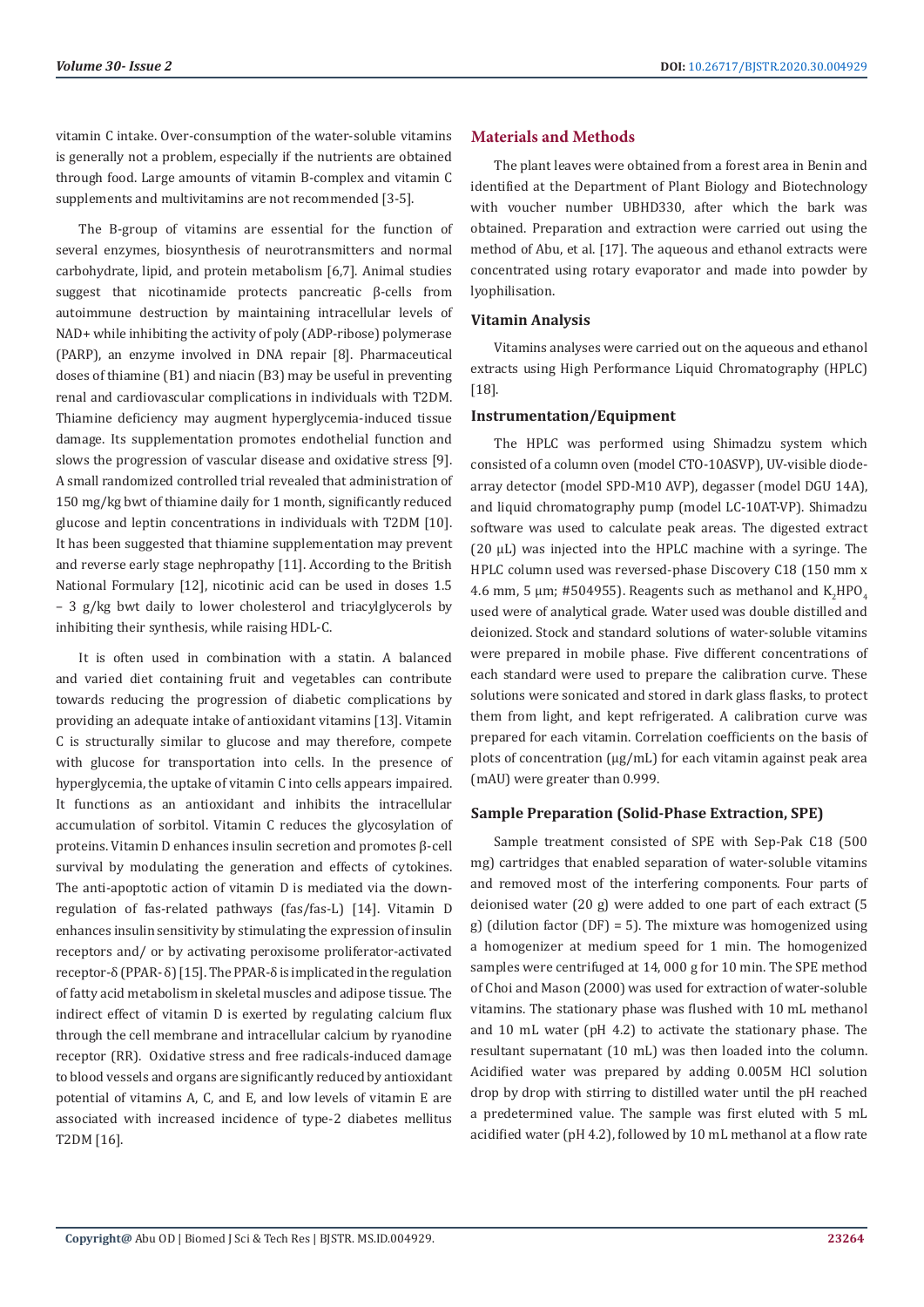of 1 mL/min. The eluent was collected in a beaker and evaporated to dryness. The resultant residue was dissolved in mobile phase.

Before the commencement of HPLC, all samples were filtered through 0.45 µm pore size FP 30/45 CAS filters at 7 bar max. Samples of water-soluble vitamins (20 µL) were then injected into the HPLC column. The column eluate was monitored with a photodiode-array detector at 265 nm for vitamin C, 234 nm for thiamine, 266 nm for vitamin B2, 324 nm for vitamin B6, 282 nm for folic acid, 204 nm for biotin and cobalamin, 261 nm for vitamin B3, 324 nm for rectinol, 295 nm for α-tocopherol, and 245 nm for ascorbic acid. The mobile phase was filtered through a 0.45 µm membrane and degassed by sonication before use. The mobile phase was  $0.1$  mol/L KH $_2$ PO $_4$  (pH 7)-methanol (90:10, v/v). The flow rate was 0.7 mL/min. The column was operated at room temperature (25 °C). Chromatographic peak data were integrated up to 39 min. Identification of compounds was achieved by comparing their retention times and UV spectra with those of standards. Concentrations of the water-soluble vitamins were automatically calculated from integrated areas of the sample, and the corresponding standards using the software installed in the equipment.

# **Statistical Analysis**

Data are expressed as mean ± SEM. Statistical analysis was performed with SPSS (16.0).

Values of p < 0.05 were considered statistically significant.

# **Results**

# **Outcome of Vitamin Analysis**

Vitamin analysis revealed the presence of high concentrations of the B-group of vitamins in both extracts. The concentrations of the B-group of vitamins, and vitamins C and E were significantly higher in the ethanol extract than in the aqueous extract ( $p < 0.05$ ), but there was no significant difference in the concentration of vitamin A between the two extracts ( $p > 0.05$ ) (Table 1).

**Table 1:** Vitamin Composition of Pulverized Stem Bark of Dialiumguineense.

| <b>Vitamins</b>             | <b>Extracts Aqueous</b> | $(mg/100g)$ Ethanol |
|-----------------------------|-------------------------|---------------------|
| B <sub>1</sub> (thiamine)   | $67.71 \pm 2.61$        | $95.36 \pm 5.00$    |
| B <sub>2</sub> (riboflavin) | $324.75 \pm 7.24$       | $532.38 \pm 10.00$  |
| $B2$ (niacin)               | $103.32 \pm 4.93$       | $127.56 \pm 6.04$   |
| $B_{6}$ (pyridoxine)        | $2.15 \pm 0.31$         | $5.25 \pm 0.95$     |
| $B7$ (Biotin)               | $4.38 \pm 0.51$         | $7.03 \pm 1.20$     |
| A                           | $2.07 \pm 0.41$         | $2.91 \pm 0.50$     |
| C                           | $8.13 \pm 1.00$         | $12.13 \pm 1.20$    |
| E                           | $0.04 \pm 0.01$         | $0.07 \pm 0.02$     |

# **Discussion**

The B-group of vitamins are essential for the function of several enzymes, biosynthesis of neurotransmitters and normal carbohydrate, lipid, and protein metabolism [6,7]. Thiamin or vitamin B1, helps to release energy from foods, promotes normal appetite, and plays a role in muscle contraction and conduction of nerve signals [4]. Alcoholics are especially prone to thiamin deficiency because alcohol reduces thiamin absorption and storage, and excess alcohol consumption often replaces food or meals. Symptoms of thiamin deficiency include mental confusion, muscle weakness, wasting, water retention (edema), enlarged heart, and beriberi.

Riboflavin or vitamin B2, helps to release energy from foods, and is also important for growth, development and function of cells. It plays a role in the conversion of the amino acid tryptophan to niacin. Groups at risk of riboflavin inadequacy include vegan athletes and pregnant and breastfeeding women and their babies. Symptoms of deficiency include skin disorders, cracks at the corners of the mouth, hair loss, itchy and red eyes, reproductive problems, and cataracts. Niacin or vitamin B3, is involved in energy production and critical cellular functions. Pellagra occurs as a result of severe niacin deficiency, and symptoms include skin problems, digestive problem, and mental confusion. Consumption of large doses of niacin supplements beyond 35mg/day may cause flushed skin, rashes, hypotension symptoms, or liver damage. However, it is not a problem if it is obtained through food [19].

Vitamin B6, otherwise known as pyridoxine, pyridoxal or pyridoxamine, aids in protein metabolism, red blood cell formation, and behaves as an antioxidant molecule. It is also involved in the synthesis of neurotransmitters and hemoglobin [20]. Vitamin B6 deficiency is uncommon and usually associated with low concentrations of other B-complex vitamins, like vitamin B12 and folic acid. Deficiency symptoms include dermatitis, swollen tongue, peripheral neuropathy, anemia, depression and confusion, and weakened immune function. A vitamin B6 deficiency in infants can cause irritability, acute hearing problem, and convulsive seizures. Although over-consumption of vitamin B6 from food sources have not been reported to cause adverse health effects, chronic excess doses of it results in nerve damage.

Biotin helps release energy from carbohydrates and aids in the metabolism of fats, proteins and carbohydrates from food. The Adequate Intake (AI) for Biotin is 30 mcg/day for adult males and females. Biotin deficiency is uncommon. A few of the symptoms of biotin deficiency include hair loss, skin rashes, and brittle nails, and for this reason biotin supplements are often promoted for hair, skin, and nail health. However, these claims are only a few case reports and small studies [21]. Vitamin C participates in collagen synthesis, wound healing, bone and tooth formation, strengthens blood vessel walls, improves immune system function, promotes absorption and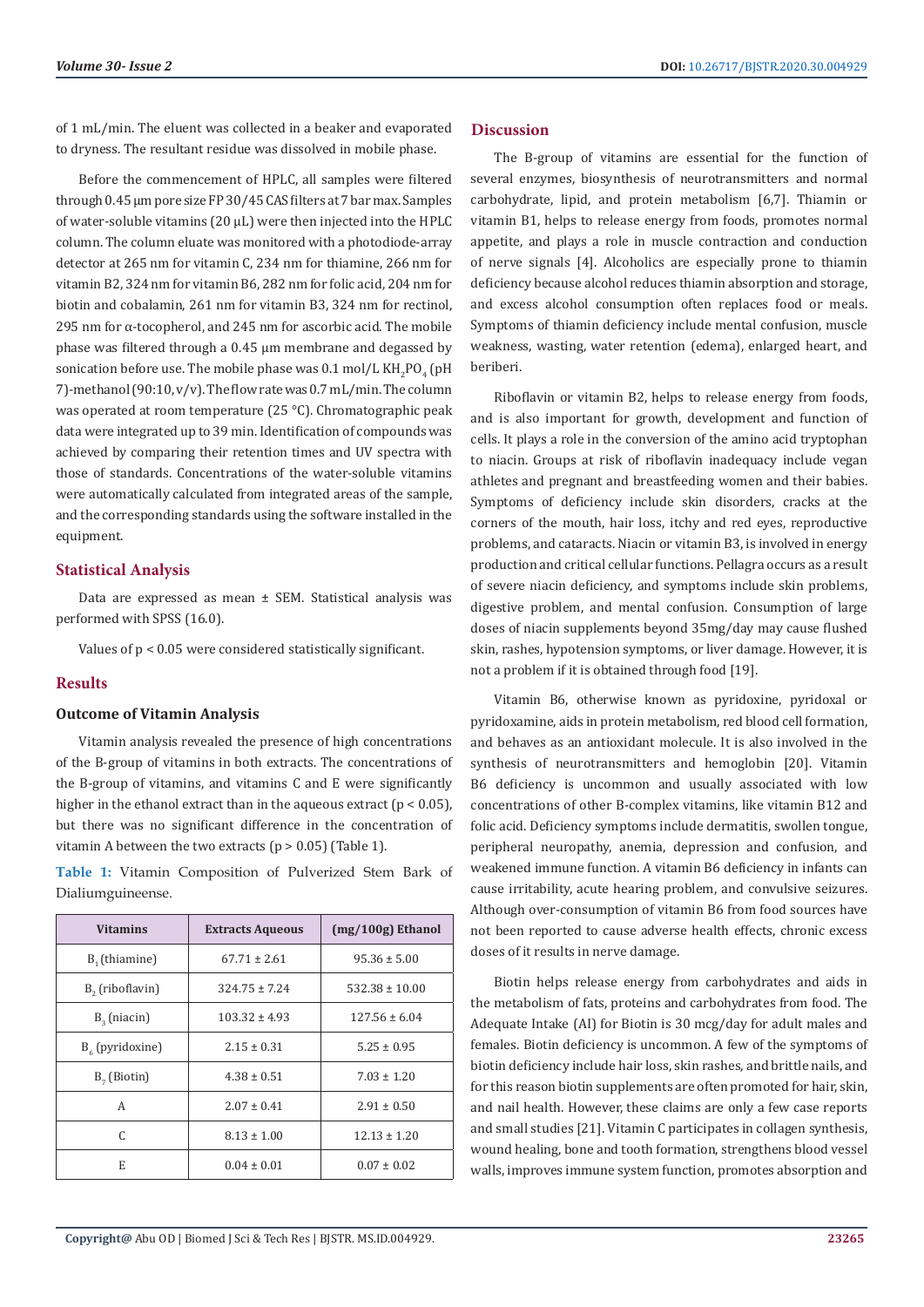utilization of iron, and acts as an antioxidant. It works with vitamin E as an antioxidant and plays a crucial role in neutralizing free radicals. Vitamin C may prevent or delay the development of certain cancers, heart disease, and other diseases in which oxidative stress plays a causal role [3].

The Recommended Dietary Allowance (RDA) for vitamin C is 90 mg/day for adult males and 75 mg/day for adult females. For cigarette smokers, the RDA for vitamin C increases by 35 mg/day, in order to counteract the oxidative effects of nicotine. Vitamin C recommendations also increase during pregnancy and lactation. Severe vitamin C deficiency may result in scurvy, causing fatigue and loss of collagen strength. Loss of collagen results in loose teeth, bleeding and swollen gums, and improper wound healing. Factors such as environmental stress such as air and noise pollution, wound healing, growth (children from 0 - 12 months, and pregnant women), fever and infection, and smoker increase vitamin C requirements.

There are eight naturally occurring forms of vitamin E; namely, the alpha, beta, gamma and delta classes of tocopherol and tocotrienol, which are synthesized by plants from homogentisic acid. Alpha-and gamma-tocopherols are the two major forms of the vitamin, with the relative proportions of these depending on the source. The richest dietary sources of vitamin E are edible vegetable oils as they contain all the different homologues in varying proportions. Among the tocopherols, the alpha- and gamma-tocopherols are found in serum and red blood cells, with alpha-tocopherol present in the highest concentration [22,23].

Beta- and delta-tocopherols are present in plasma in minute concentrations. The preferential distribution of alpha-tocopherol in humans over the other forms of tocopherol stems from the faster metabolism of the other forms and from the alpha-tocopherol transfer protein (alpha-TTP). This is due to the binding affinity of alpha-tocopherol with alpha-TTP. Most of the absorbed beta- , gamma-and delta-tocopherols are secreted into the bile and excreted in the faces, while alpha-tocopherol is largely excreted in the urine. The alpha-tocopherol form also accumulates in the nonhepatic tissues, particularly at sites where free radical production is greatest, such as in the membranes of mitochondria and endoplasmic reticulum of the heart and lungs [24,25].

Vitamin A is a group of fat-soluble compounds that can be differentiated into two categories, depending on whether the food source is an animal or a plant: vitamin A from animal source is called preformed vitamin A or retinol, while vitamin A present in fruits and vegetables is called provitamin A carotenoid, and can be cleaved to retinol [26,27]. The carotenoid beta-carotene is most efficiently converted to retinol, making it an important vitamin A source. Vitamin A promotes vision (especially night vision), growth and development, gene regulation, cell and tissue formation, and programming and communication needed for reproduction and

the proper development of an embryo. It also promotes immune function, maintenance of normal skin and mucous membranes, and normal iron metabolism [28,29].

In this study, the concentrations of the B-group of vitamins, and vitamins C and E were significantly higher in the ethanol extract than in the aqueous extract, but there was no significant difference in the concentration of vitamin A between the two extracts.

#### **Conclusion**

The results obtained in this study suggest that aqueous and ethanol stem bark extracts of *D. guineense* stem bark is rich sources (reservoirs) of important vitamins.

#### **References**

- 1. [Akinpelu AD, Awotorebo TO, Agunbiade OM, Aiyegoro AO, Okoh IA](https://academicjournals.org/journal/JMPR/article-abstract/DDF968322673) [\(2011\) Anti-Vibrio and preliminary phytochemicalcharacteristics of](https://academicjournals.org/journal/JMPR/article-abstract/DDF968322673) [crude methanolic extracts of the leaves of Dialium guineense \(Wild\). J](https://academicjournals.org/journal/JMPR/article-abstract/DDF968322673) [Med Plants Res 5\(11\): 2398-2404.](https://academicjournals.org/journal/JMPR/article-abstract/DDF968322673)
- 2. [Dalziel JM, Hutchison J \(1973\) Flora of West Tropical Africa. Vol.1](https://trove.nla.gov.au/work/23154653?selectedversion=NBD24561611) [\(2ndEdn\). The White friars Press Ltd. London pp. 561.](https://trove.nla.gov.au/work/23154653?selectedversion=NBD24561611)
- 3. [Carr AC, Maggini S \(2017\) Vitamin C and Immune Function. Nutrients](https://pubmed.ncbi.nlm.nih.gov/29099763/) [9 \(11\): 1211.](https://pubmed.ncbi.nlm.nih.gov/29099763/)
- 4. [Berdanier CD, Berdanier L \(2015\) Advanced Nutrition: Macronutrients,](https://www.routledge.com/Advanced-Nutrition-Macronutrients-Micronutrients-and-Metabolism-Second/Berdanier-Berdanier/p/book/9781482205176) [Micronutrients, and Metabolism, 2](https://www.routledge.com/Advanced-Nutrition-Macronutrients-Micronutrients-and-Metabolism-Second/Berdanier-Berdanier/p/book/9781482205176)nd Edn. Oakville: CRC Press.
- 5. [2018 National Institute of Health \(2018\) Dietary Supplement Fact](https://ods.od.nih.gov/factsheets/list-all/) [Sheets.](https://ods.od.nih.gov/factsheets/list-all/)
- 6. [Franz MJ, Bantle JP, Beebe CA, Brunzell JD, Chiasson JL, et al. \(2002\).](https://care.diabetesjournals.org/content/25/1/202) [Evidence-based nutrition principles and recommendations for the](https://care.diabetesjournals.org/content/25/1/202) [treatment and prevention of diabetes and related complications.](https://care.diabetesjournals.org/content/25/1/202) [Diabetes Care 25\(1\): 148-198.](https://care.diabetesjournals.org/content/25/1/202)
- 7. [Sarubin A \(2000\) The Health Professional's Guide to Popular Dietary](https://academic.oup.com/ajcn/article/78/4/808/4690046) [Supplement. Chicago: The American Dietetic Association.](https://academic.oup.com/ajcn/article/78/4/808/4690046)
- 8. [Shils ME, Olson JA, Moshe S \(1999\) Modern Nutrition in Health and](https://corp.credoreference.com/component/booktracker/edition/10608.html) [Disease. Williams & Wilkins; Philadelphia, Lippincott.](https://corp.credoreference.com/component/booktracker/edition/10608.html)
- 9. [Page S, Rieley JO, Banks CJ \(2011\) Global and regional importance of the](https://hal.archives-ouvertes.fr/hal-00599518/document) [tropical peatland carbon pool. Global Change Biology 17\(2\): 798-818.](https://hal.archives-ouvertes.fr/hal-00599518/document)
- 10. [Gonzalez S, Lopez-Roldan R, Cortina JL \(2011\) Presence and biological](https://www.sciencedirect.com/science/article/abs/pii/S0269749111005604) [effects of emerging contaminants in Llobregat River basin: A review.](https://www.sciencedirect.com/science/article/abs/pii/S0269749111005604) [Environ Pollut 161: 83-92.](https://www.sciencedirect.com/science/article/abs/pii/S0269749111005604)
- 11. [Rabbani N, Thornalley PJ \(2011\) Glyoxalase in diabetes, obesity and](https://www.sciencedirect.com/science/article/abs/pii/S1084952111000280) [related disorders. Semin Cell Dev Biol 22\(3\): 309-317.](https://www.sciencedirect.com/science/article/abs/pii/S1084952111000280)
- 12. British National Formulary (BNF) (2013)Medicine and Health Science Books (66<sup>th</sup> Edn). London and Chicago: Pharmaceutical Press.
- 13. Martin C (2013) The role of vitamins in the prevention and treatment of type 2 diabetes and its Complications. J Diabetes Nursing 17: 376-83.
- 14. [Norman KA, Polyn SM, Detre GJ, Haxby JV \(2006\) Beyond mind-reading:](https://pubmed.ncbi.nlm.nih.gov/16899397/) [multi-voxel pattern analysis of fMRI data. Trends Cogn Sci 10\(9\): 424-](https://pubmed.ncbi.nlm.nih.gov/16899397/) [430.](https://pubmed.ncbi.nlm.nih.gov/16899397/)
- 15. [Dunlop SP, Coleman N, Blackshaw E, Perkins AC, Singh G, et al. \(2005\)](https://pubmed.ncbi.nlm.nih.gov/15822040/) [Abnormalities of 5-hydroxytryptamine metabolism in irritable bowel](https://pubmed.ncbi.nlm.nih.gov/15822040/) [syndrome. Clin Gastroenterol Hepatol. 3\(4\): 349-357.](https://pubmed.ncbi.nlm.nih.gov/15822040/)
- 16. [Salonen JT, Seppanen K, Nyyssonen K, Korpela H, Kauhanen J, et al.](https://pubmed.ncbi.nlm.nih.gov/7554224/) [\(1995\) Intake of mercury from fish, lipid peroxidation and the risk of](https://pubmed.ncbi.nlm.nih.gov/7554224/) [myocardial infarction and coronary, cardiovascular and any death in](https://pubmed.ncbi.nlm.nih.gov/7554224/) [eastern Finnish men. Circulation 91\(3\): 645-655.](https://pubmed.ncbi.nlm.nih.gov/7554224/)